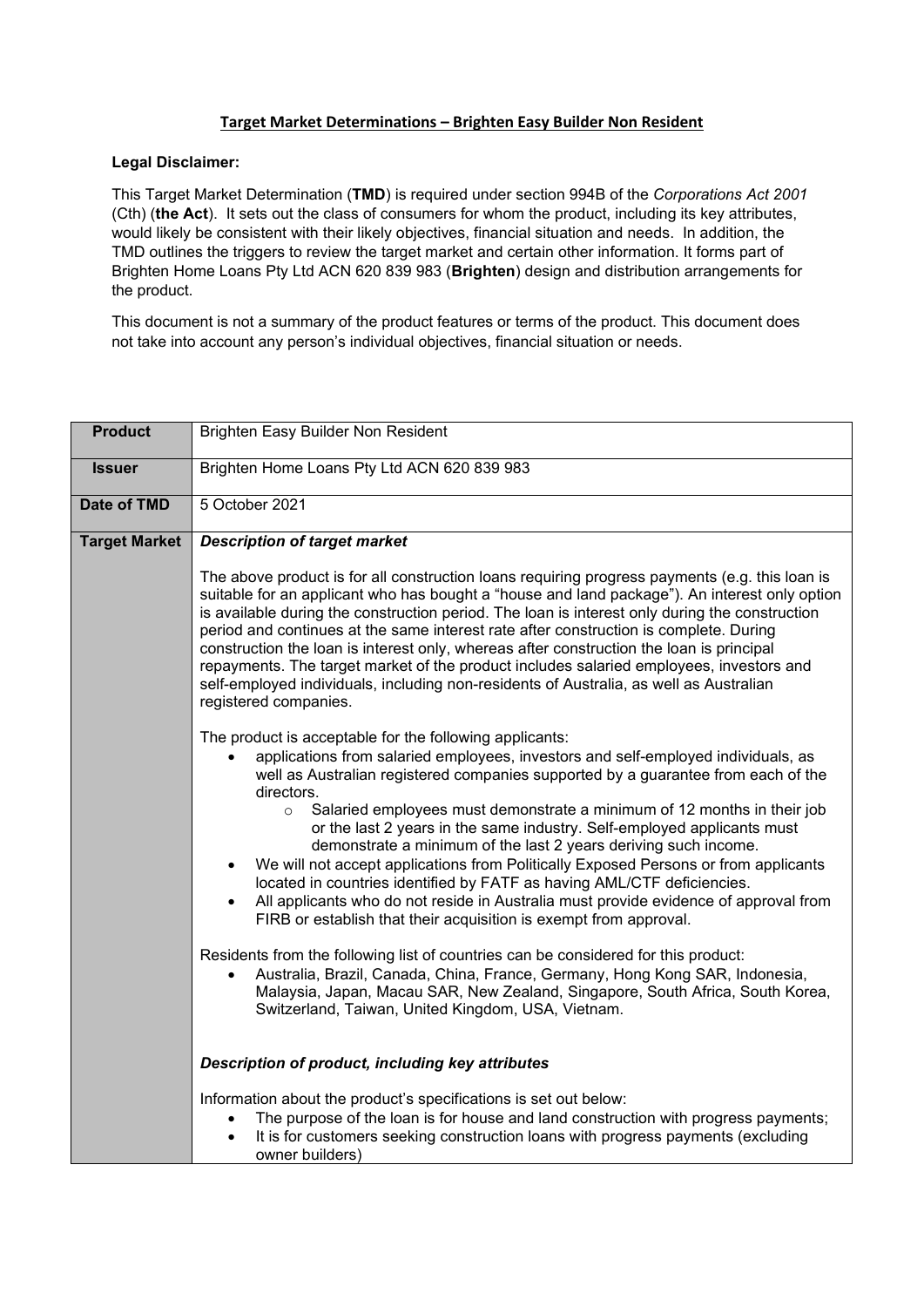| Repayments types including interest only during construction, and principal and<br>$\bullet$<br>interest or interest only after construction;<br>The customer's choice of a variable rate;<br>$\bullet$<br>Interest only periods of a maximum of 5 years;<br>$\bullet$<br>Monthly repayments by direct debit;<br>$\bullet$                                                                                                                                                                                                                                                  |
|-----------------------------------------------------------------------------------------------------------------------------------------------------------------------------------------------------------------------------------------------------------------------------------------------------------------------------------------------------------------------------------------------------------------------------------------------------------------------------------------------------------------------------------------------------------------------------|
| 100% offset facility included for variable rate loans (available during construction);<br>$\bullet$<br>Online access through the Brighten Home Loans portal;<br>٠<br>The maximum LVR is 70%;<br>٠<br>Up to 30 years loan term;<br>$\bullet$<br>Interest Only Repayment available for up to 5 years;<br>$\bullet$                                                                                                                                                                                                                                                            |
| Complimentary pre-assessment and conditional written approval;<br>$\bullet$<br>Genuine Alt Doc solution available to all Self-Employed borrowers; and<br>$\bullet$<br>Available to Non-residents of Australia - No translation required for documents in<br>Chinese.                                                                                                                                                                                                                                                                                                        |
| There are requirements as to the loan size for this product:<br><b>Minimum Loan Size</b>                                                                                                                                                                                                                                                                                                                                                                                                                                                                                    |
| The minimum loan amount for a new customer is \$150,000, in cases where an<br>existing borrower seeks a new facility and has an existing loan smaller loan sizes<br>may be considered.<br><b>Maximum Loan Size</b>                                                                                                                                                                                                                                                                                                                                                          |
| The maximum loan size per individual security property is \$2,000,000.<br><b>Aggregation of loans</b>                                                                                                                                                                                                                                                                                                                                                                                                                                                                       |
| Facilities that involve related parties must be aggregated as a single group for<br>application assessment purposes. The maximum lending exposure to an individual<br>borrower (without the consent of the credit committee) is \$3,000,000.                                                                                                                                                                                                                                                                                                                                |
| Description of likely objectives, financial situation and needs of consumers in the<br>target market                                                                                                                                                                                                                                                                                                                                                                                                                                                                        |
| This product is designed for consumers who are:<br>Seeking construction loans with progress payments (excluding owner builders)<br>if the customer chose a variable rate, they would be seeking flexibility to make extra<br>$\bullet$<br>repayments without a fee; seeking flexibility to redraw funds as required; seeking<br>additional features on their home loan (i.e. offset account); and<br>the customer would need to meet Brighten's credit assessment and AML/CTF<br>requirements.                                                                              |
| Classes of consumers for whom the product is clearly unsuitable                                                                                                                                                                                                                                                                                                                                                                                                                                                                                                             |
| We will not accept applications from Politically Exposed Persons or from applicants located in<br>countries identified by FATF as having AML/CTF deficiencies.                                                                                                                                                                                                                                                                                                                                                                                                              |
| Explanation of why the product is likely to be consistent with the likely objectives,<br>financial situation and needs of consumers in the target market                                                                                                                                                                                                                                                                                                                                                                                                                    |
| This product is likely to be consistent with the likely objectives, financial situations and needs<br>of the customers within the target market as it is a simple loan construct to understand. The<br>options of variable interest rates. Repayments may be principal and interest, or interest only<br>up to 5 years. To be eligible to purchase this product, requirements must be met in relation to:<br>Employment;<br>Income; and<br>$\bullet$<br>Positive credit reports,<br>which would mean that, without exceptional circumstances, the Borrowers will be able to |
| meet their repayment obligations.                                                                                                                                                                                                                                                                                                                                                                                                                                                                                                                                           |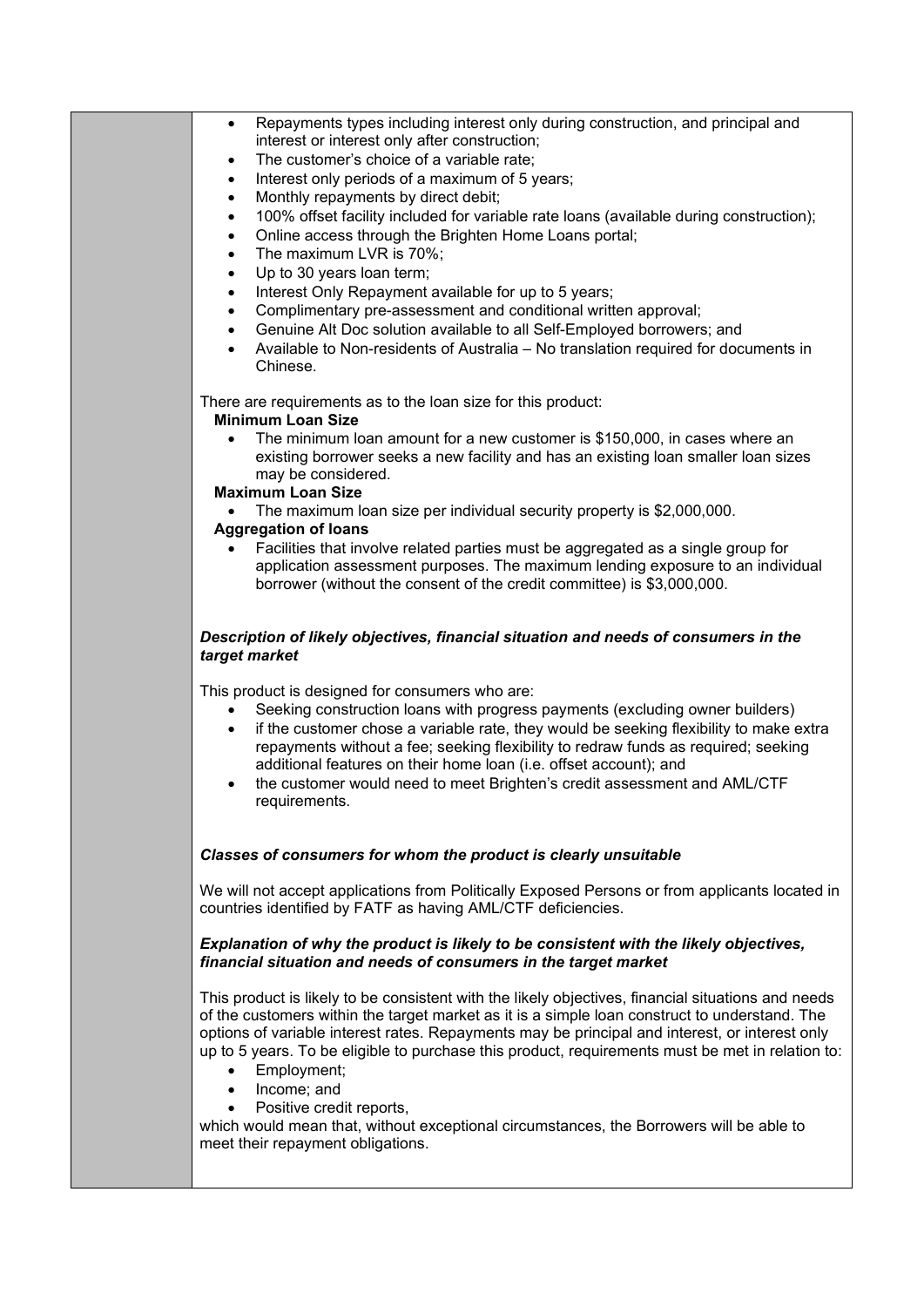| <b>Distribution</b>                                                                  | <b>Distribution conditions</b>                                                                                                                                                                                                                                                                                                                                                                                                                                                                                                                                                                                                   |  |  |  |  |  |
|--------------------------------------------------------------------------------------|----------------------------------------------------------------------------------------------------------------------------------------------------------------------------------------------------------------------------------------------------------------------------------------------------------------------------------------------------------------------------------------------------------------------------------------------------------------------------------------------------------------------------------------------------------------------------------------------------------------------------------|--|--|--|--|--|
| <b>Conditions</b>                                                                    | The main distribution channel for this product is through third part distributors, being                                                                                                                                                                                                                                                                                                                                                                                                                                                                                                                                         |  |  |  |  |  |
|                                                                                      | mortgage brokers, mortgage managers, and aggregator panels (Distribution Partners).                                                                                                                                                                                                                                                                                                                                                                                                                                                                                                                                              |  |  |  |  |  |
|                                                                                      | The distribution conditions which Distribution Partners must comply with include ensuring that<br>potential customers within the target market meet the eligibility requirements for the product.                                                                                                                                                                                                                                                                                                                                                                                                                                |  |  |  |  |  |
|                                                                                      | In order to distribute this product to a potential customer within the target market, the<br>customer must not:                                                                                                                                                                                                                                                                                                                                                                                                                                                                                                                  |  |  |  |  |  |
|                                                                                      | 1. fall into a class of customers set out under the above heading, "Classes of<br>consumers for whom the product is clearly unsuitable"; or<br>2. provide an unacceptable security type.                                                                                                                                                                                                                                                                                                                                                                                                                                         |  |  |  |  |  |
|                                                                                      | Further eligibility requirements to purchase this product include:                                                                                                                                                                                                                                                                                                                                                                                                                                                                                                                                                               |  |  |  |  |  |
|                                                                                      | 1. Employment requirements of the target market; and<br>2. Income requirements of the target market.                                                                                                                                                                                                                                                                                                                                                                                                                                                                                                                             |  |  |  |  |  |
|                                                                                      | Why the distribution conditions and restrictions will make it more likely that the<br>consumers who acquire the product are in the target market                                                                                                                                                                                                                                                                                                                                                                                                                                                                                 |  |  |  |  |  |
|                                                                                      | Brighten monitors the quality and content of applications received from its Distribution<br>Partners for trends and patterns of unacceptable practices or just poor quality and/or<br>incomplete loan applications. Feedback is given, if and when needed. Brightens distributing<br>Mortgage Brokers and Mortgage Managers are all party to agreements that contain<br>commission or fee claw back clauses for unacceptable loans, poor performing loans, fraud<br>and AML/CTF issues amongst other criteria. Brighten also reserves the right in these<br>agreements to terminate Brokers for any reason on two weeks' notice. |  |  |  |  |  |
| <b>Review</b><br><b>Triggers</b>                                                     | The review triggers that would reasonably suggest that the TMD is no longer appropriate<br>include:                                                                                                                                                                                                                                                                                                                                                                                                                                                                                                                              |  |  |  |  |  |
|                                                                                      | A significant dealing of the product to consumers outside the target market occurs;<br>$\bullet$<br>A significant number of complaints or dissatisfaction by the customers in relation to<br>$\bullet$<br><b>Distribution Partners;</b>                                                                                                                                                                                                                                                                                                                                                                                          |  |  |  |  |  |
|                                                                                      | A significant number of complaints is received from customers in relation to their<br>$\bullet$<br>purchase or use of the product that reasonably suggests that the TMD is no longer<br>appropriate:                                                                                                                                                                                                                                                                                                                                                                                                                             |  |  |  |  |  |
|                                                                                      | A material change to the product or the terms and conditions of the product occurs<br>٠                                                                                                                                                                                                                                                                                                                                                                                                                                                                                                                                          |  |  |  |  |  |
|                                                                                      | which would cause the TMD to no longer be appropriate;<br>Hindsight reviews indicate that the product has been sold to classes of customers for<br>$\bullet$<br>whom the product is clearly unsuitable;                                                                                                                                                                                                                                                                                                                                                                                                                          |  |  |  |  |  |
|                                                                                      | Material changes to the regulatory environment or relevant legislation;<br>$\bullet$                                                                                                                                                                                                                                                                                                                                                                                                                                                                                                                                             |  |  |  |  |  |
|                                                                                      | The extent and nature of any negative feedback from Distribution Partners indicating<br>$\bullet$<br>that they are unable to sell the product to eligible customers within the target market;                                                                                                                                                                                                                                                                                                                                                                                                                                    |  |  |  |  |  |
|                                                                                      | The extent and nature of any negative feedback from Borrowers indicating that they<br>$\bullet$<br>are dissatisfied with the product;                                                                                                                                                                                                                                                                                                                                                                                                                                                                                            |  |  |  |  |  |
|                                                                                      | High rates of default by the customers in the target market; and<br>٠                                                                                                                                                                                                                                                                                                                                                                                                                                                                                                                                                            |  |  |  |  |  |
|                                                                                      | Customers of the target market seeking to switch to other loan products.                                                                                                                                                                                                                                                                                                                                                                                                                                                                                                                                                         |  |  |  |  |  |
| <b>Review</b><br><b>Periods</b>                                                      | First review date: 5 April 2022<br><b>Periodic reviews:</b> Every 12 months, and in the event it comes to our knowledge that a<br>review trigger is triggered or that the product is not meeting the target market.                                                                                                                                                                                                                                                                                                                                                                                                              |  |  |  |  |  |
| <b>Distribution</b><br><b>Information</b><br><b>Reporting</b><br><b>Requirements</b> | The following information must be provided to Brighten by distributors who engage in retail<br>product distribution conduct in relation to this product:                                                                                                                                                                                                                                                                                                                                                                                                                                                                         |  |  |  |  |  |